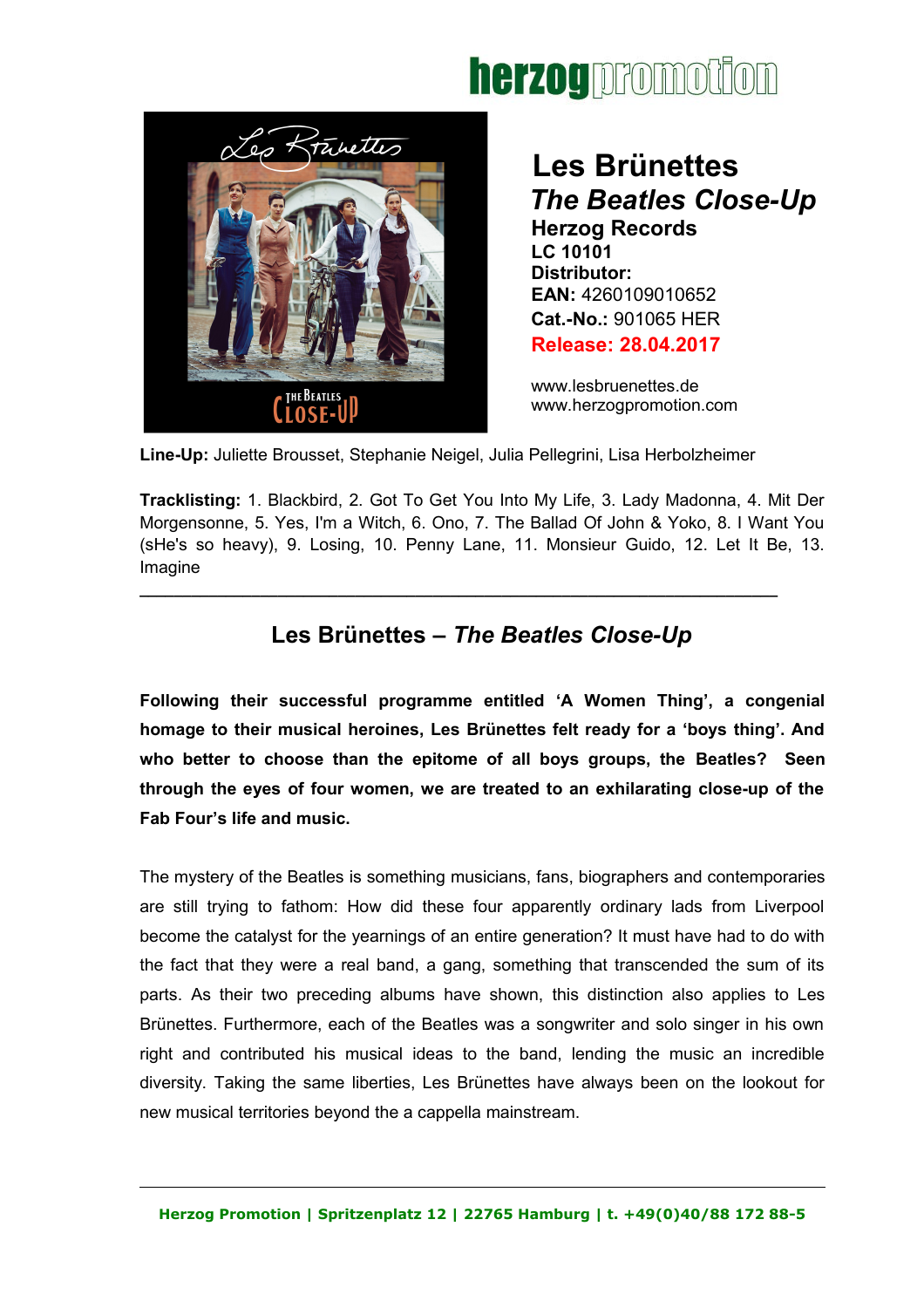## herzog promotion

To get even closer to the Beatles' spirit, Les Brünettes recorded their album at the famous **Abbey Road Studios** in London – the very place where Paul, George, Ringo and John wrote and recorded many of their greatest hits.

It is a pure joy to hear Les Brünettes place their impressive vocal skills in the service of these timeless songs, and not only for real die-hard Beatles fans. Taking their inspiration from the Fab Four, the arrangements involve highly creative, playful and sometimes tongue-in-cheek flights of fancy. The girls dust off popular hits, discover lesser-known tracks and link songs together in surprising ways. With its scolding, bickering and laughter, the verging on slapstick *Penny Lane* takes us back to the lively Liverpool scene of the sixties, while minimalistic elements and electronic-inspired beats ensure that *Let It Be* veers clear of any kitsch. The ever-present Bach mingles with the beleaguered *Lady Madonna* and a nonchalant Latino tells the story of *Peace & Love* on John and Yoko's honeymoon. *Imagine*, written by Lennon after the band broke up, resonates all the more when these four women deliver it sacred hymn-style.

In their own songs, Les Brünettes describe what it is about the Beatles that holds them in its thrall. Who is the *Fool On The Hill*? Isn't he wiser than all of us and who would he be today? How did the girl feel leaving her oppressive home (inspired by *She's Leaving Home*)? What thoughts were going through the Beatles' minds at the time of their breakup? And finally, there is a song for **Yoko Ono,** one of the most outstanding women in the whole Beatles saga who had to suffer envy, hatred and even the assassination of her husband without ever wavering from her work as a creative and inspiring artist.

On stage, Les Brünettes deliver a rousing, sensual and high-powered performance spanning the Beatles' entire musical spectrum, from early light-hearted and ingenious simplicity to subsequent complex song structures and instrumentation. Short scenes, dialogues and film clips provide a dramatic framework for the music, putting an ironic, whimsical and reflective, yet always unexpected, spotlight on the world's most famous pop band.

Each of the four exquisite singers contributes her own personal approach to the Beatles. Despite, or perhaps thanks to their great respect for the Fab Four's musical genius, the show never digresses into nostalgic wallowing. Carried along by the sumptuous harmonies of the four female voices, the new programme is a comprehensive work of art that rocks, grooves and swings – and aims directly for the heart.